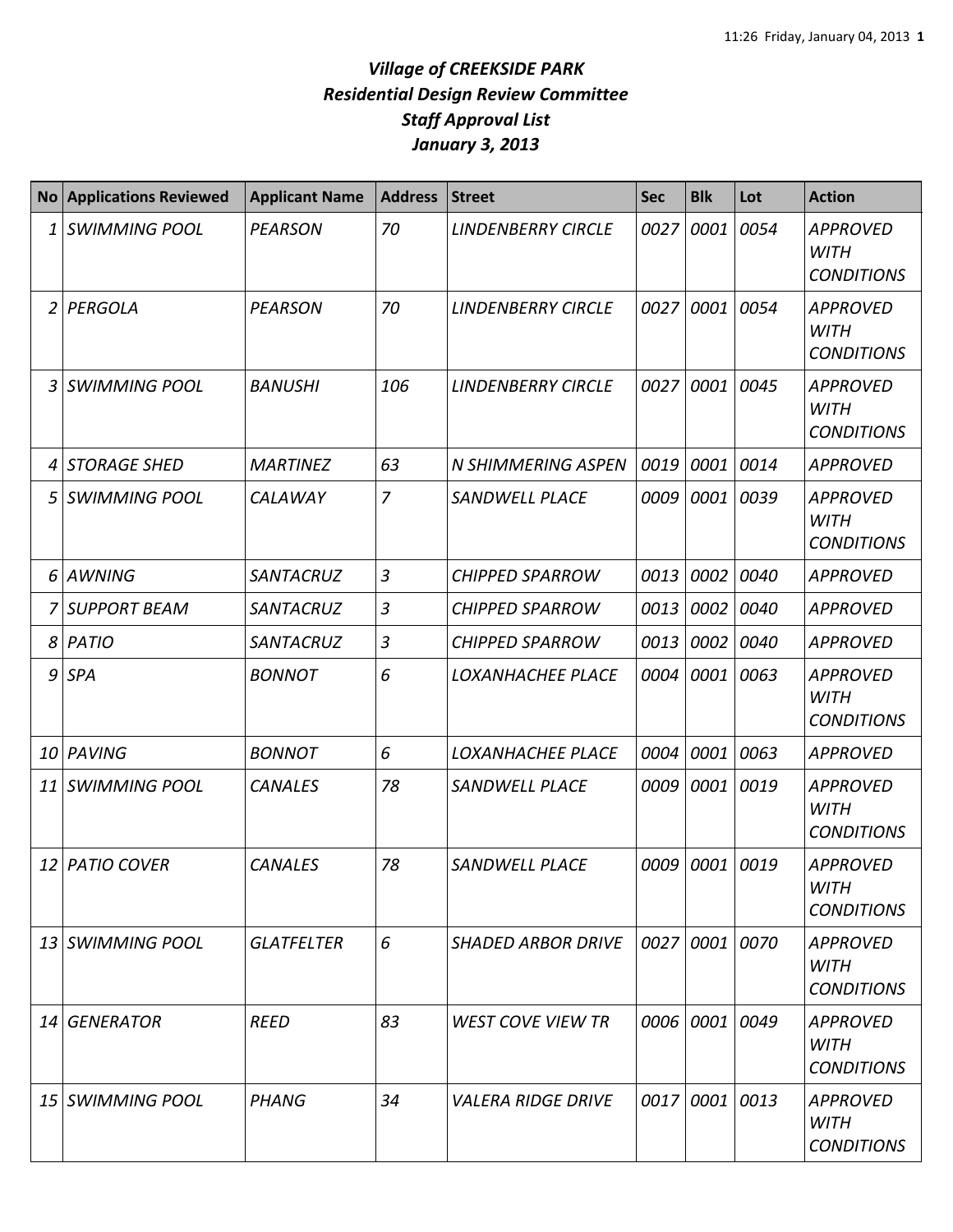## *Village of CREEKSIDE PARK Residential Design Review Committee Staff Approval List January 3, 2013*

| <b>No</b> | <b>Applications Reviewed</b> | <b>Applicant Name</b> | <b>Address</b> | <b>Street</b>             | <b>Sec</b> | <b>Blk</b>     | Lot  | <b>Action</b>                                       |
|-----------|------------------------------|-----------------------|----------------|---------------------------|------------|----------------|------|-----------------------------------------------------|
|           | 16 SWIMMING POOL             | <b>MERCADO</b>        | 7332           | <b>LAKE PALOMA TRAIL</b>  | 0011       | 0001           | 0011 | <b>APPROVED</b><br><b>WITH</b><br><b>CONDITIONS</b> |
| 17        | <b>TRAMPOLINE</b>            | <b>PATERSON</b>       | 75             | <b>W CANYON WREN CIR</b>  | 0013       | 0001           | 0027 | <b>APPROVED</b><br><b>WITH</b><br><b>CONDITIONS</b> |
|           | 18 SWIMMING POOL             | <b>PERDUE</b>         | 175            | <b>LINDENBERRY CIRCLE</b> | 0027       | 0002           | 0002 | <b>APPROVED</b><br><b>WITH</b><br><b>CONDITIONS</b> |
|           | 19 PLAY STRUCTURE            | <b>SHAFI</b>          | $\overline{7}$ | PANAMINT                  | 0022       | 0001           | 0009 | <b>APPROVED</b><br><b>WITH</b><br><b>CONDITIONS</b> |
|           | 20 SWIMMING POOL             | <b>RINCON</b>         | 19             | PALOMA BEND PLACE         | 0025       | 0001           | 0001 | <b>APPROVED</b><br><b>WITH</b><br><b>CONDITIONS</b> |
| 21        | <b>WALKWAY</b>               | <b>RINCON</b>         | 19             | PALOMA BEND PLACE         | 0025       | 0001           | 0001 | <b>APPROVED</b>                                     |
| 22        | <b>TREE REMOVAL</b>          | <b>PHILPOT</b>        | 50             | E. HERITAGE MILL          | 0002       | 0003 0001      |      | <b>APPROVED</b>                                     |
|           | 23 PERGOLA                   | <b>BOWMAN</b>         | 50             | <b>RIVER RIDGE LOOP</b>   | 0003       | 0001           | 0001 | <b>APPROVED</b><br><b>WITH</b><br><b>CONDITIONS</b> |
|           | 24 PATIO                     | <b>BOWMAN</b>         | 50             | <b>RIVER RIDGE LOOP</b>   | 0003       | 0001 0001      |      | <b>APPROVED</b>                                     |
|           | 25 PLAY STRUCTURE            | <b>LEWIS</b>          | 58             | PALOMA BEND PLACE         | 0025       | 0001           | 0016 | <b>APPROVED</b><br><b>WITH</b><br><b>CONDITIONS</b> |
|           | 26 SWIMMING POOL             | LOPEZ                 | 23             | PALOMA BEND PL            |            | 0025 0001 0002 |      | <b>APPROVED</b><br><b>WITH</b><br><b>CONDITIONS</b> |
|           | 27 FIRE PIT                  | LOPEZ                 | 23             | PALOMA BEND PL            |            | 0025 0001 0002 |      | <b>APPROVED</b><br><b>WITH</b><br><b>CONDITIONS</b> |
|           | 28 SUMMER KITCHEN            | LOPEZ                 | 23             | PALOMA BEND PL            |            | 0025 0001 0002 |      | <b>APPROVED</b><br><b>WITH</b><br><b>CONDITIONS</b> |
|           | 29 PATIO COVER               | LOPEZ                 | 23             | PALOMA BEND PL            |            | 0025 0001 0002 |      | <b>APPROVED</b><br><b>WITH</b><br><b>CONDITIONS</b> |